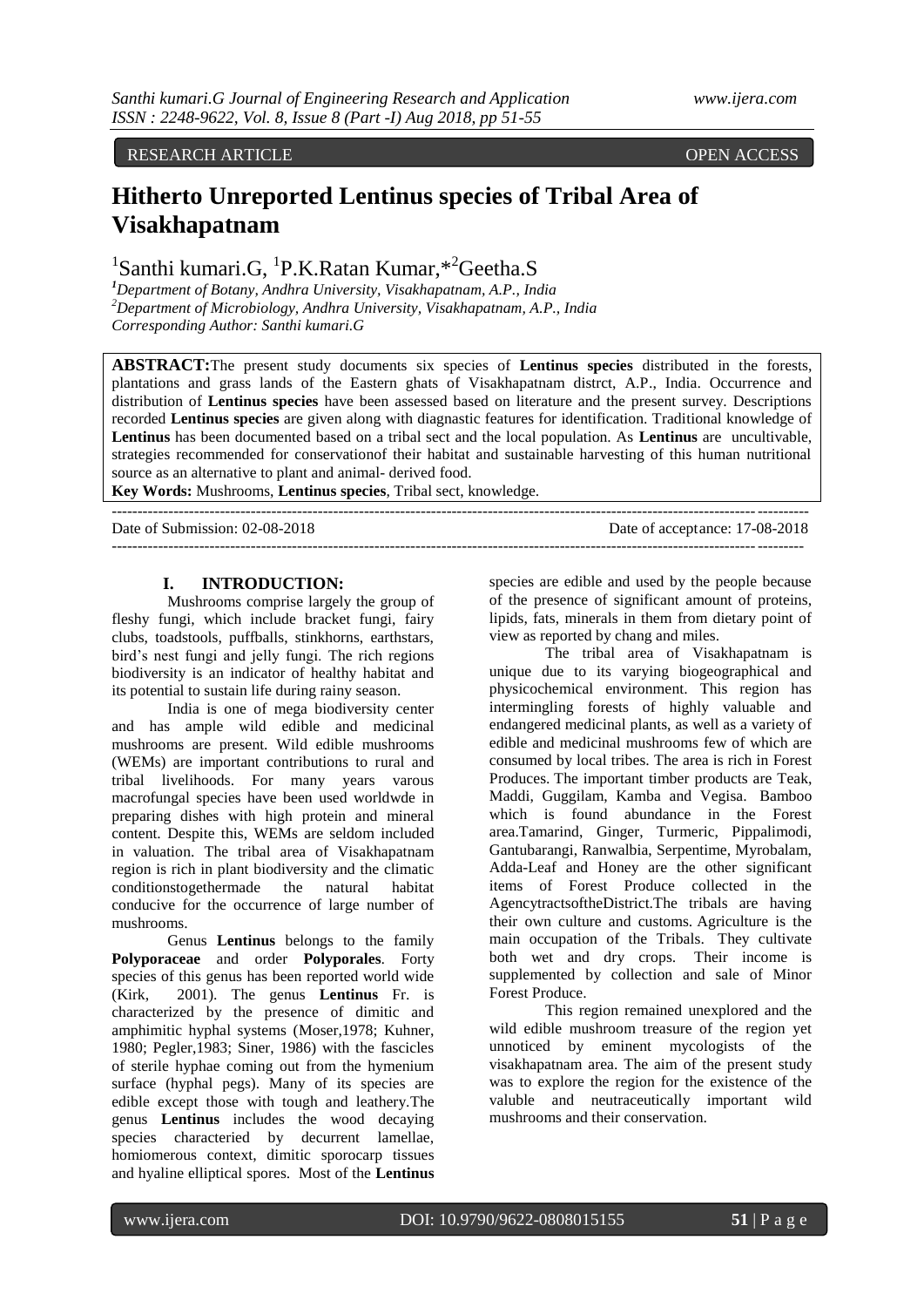#### **II. MATERIALS AND METHODS: Study Area:**

Visakhapatnam district with an area of 11,161 Km (4.1% of the area of the state) is one of the north eastern coastal districts of Andhra Pradesh. The study area lies between 17º - 34' 11" and 18º - 32' 57" northern latitude and 18º-51' 49" and 83º-16' 9" in eastern longitude. It is bounded on the north partly by Orissa state and partly by Vizianagaram district, on south by East Godavari district, on west by Orissa state and east by Bay of Bengal with 43 mandals, of which 11 (Chintapalli, Koyyuru, G.K.Veedhi, G.Madugula, Paderu, Pedabayalu, Munching put, Hukumpeta, Dumbriguda, Araku valley and Ananthagiri) are situated in the hilly areas known as the agency area.

The District consists of two natural divisions viz., the Agency and Plain areas. The Agency mainly consists of hilly regions covered by Eastern Ghats which run parallel into coast and stretches over a length of about 161 KMs.

The average height of the hills in the district ranges from 3000 to 3500 feet from the sea level. The highest peak in the District is "Sankaram" which is about 5300 feet in height. The climate in the Hill Region is cool on account of elevation and of the green vegetation. The monsoon sets early and is along drawn in the Agency area apart from recording on average rainfall of 8412.30 MM, as against 80 MM for the District. The winter is also severe in the Agency area with the minimum temperature touching as low as 0 to  $2^0$ Csometimes. Half of the District area is covered by forests and a considerable portion of reserve Forest.

## **Sample Collections:**

Six species of wild **Lentinus**mushrooms were collected from different localities in tribal region of Ester Ghats of South India during 2015- 2017. Repeated visits and periodical surveys of the localities revealed a plethora of wild mushrooms out of which the genus **Lentinus** seemed to spring out in all the localities throughout the monsoons (June to September). Mushrooms were collected from the non reserved region of the forest like roadsides, landscapes, grasslands, pastures. The collected specimens were brought to the lab, cleaned and microscopical examinations of the hymenium, basidiospores and cuticle were performed. Taxonomic identifications were made based on their morphological, microscopic and staining studies according to the methods given by Wasser, 2007.

# **III. RESULTS AND DISCUSSION**:

The results of the present study show that some of the mushrooms act as mycorrhizal fungi because of the close dependency on associated tree species. It is interesting to note that richness and abundance of the mushrooms was much higher in the thick forest.The study revealed the occurrence of six species of **Lentinus species** found in tribal area of Visakhapatnam was recorded.Details of each species, includinghabitat, percent occurrence and vernacularnames, are given. The six Lentinusspecies were

Lentinussquarrosulus,Lentinuspolychrous,Lentinus fasciatus, LentinusstupeusandLentinussajor-caju.

#### **Lentinusroseus:**



**L.rosens**grows on decaying wood, mostly as clusters. They present in lowland,hill and forestregion. It is first found in Eastern Ghats.When fully grown, the sporocarp of was light brown, white, typically funnel shaped, measures up to 6 cm in diameter and 2cm high.The stipe is solid,fusiform, attached to a discoid base.This new species forms clusters of basidiomes on dead and decaying wood. Initially, the young sporocarps are Light brown andWhite theybecome Brownwith maturity.An excellent edible mushroom because of itsattractive appearance and excellent taste, middle of the rainy season during period of June and July are the best time for this species.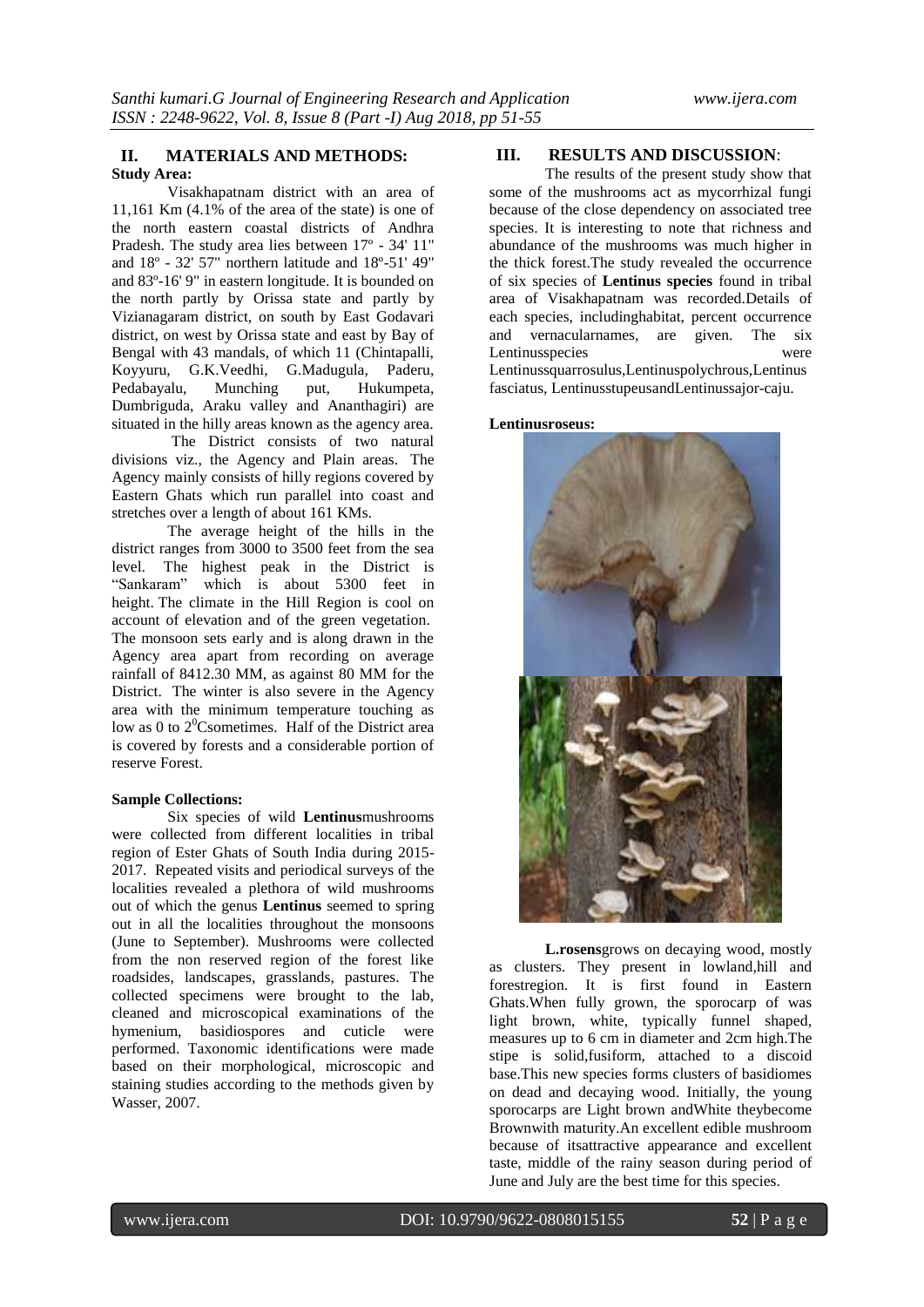## **Lentinussquarrosulus**:-



**L.squarrosulus**is found on old stumps andfallen trunksas clusters in the forests usually appearthe middle of the rainy season the month of June and July are the best time for this species was observed.It is one of the most common macro-fungi of the area, growing in clusters, usually consisting of three to six basidiomes but occasionally a tuft of up to thirty basidiomes may be found. When fully grown, the sporocarp of **L.squarrosulus** reaches up to 2-7 cm diameter and the surface is milk-white or pinkish.A good edible species.

## **Lentinuspolychrous:-**



Clusters are found on old stumps andfallen trunks in the forests. The caespitosehabitatoften in distorted basidiomes with eccentric or lateral stipes. The gilled sporocarps of the white rot fungus aretypically peltate(umbrella-shaped), semipeltate(funnel-shaped) or even auriculate (earshaped), with one side curved like a ram's horn. Quite commonly bleached or dyed for potpourri, the native colour upon drying is beige with darker gills.When fully grown, the sporocarp of **L. polychrous**reaches up to 5-16 cm diameter and the surface is a paleochraceous cream colour, chamois brown to fuscous brown and more greyish brown towards the margin.

# **Lentinusfasciatus**:-



Grows on fallen branches and logs, in groupswhen fully grown, the sporocarp of **L.fasciatus** is pale brown to purplish pale brown, typicallydepressed or funnel-shaped and measures up to 2-7cm in diameter with numerous hispid and downy hairs becoming longer towards the margin on the cap surface.Edible when the sporocarps are young.This species usually appears inthe middle of the rainy season. June and July are the best time for thisspecies.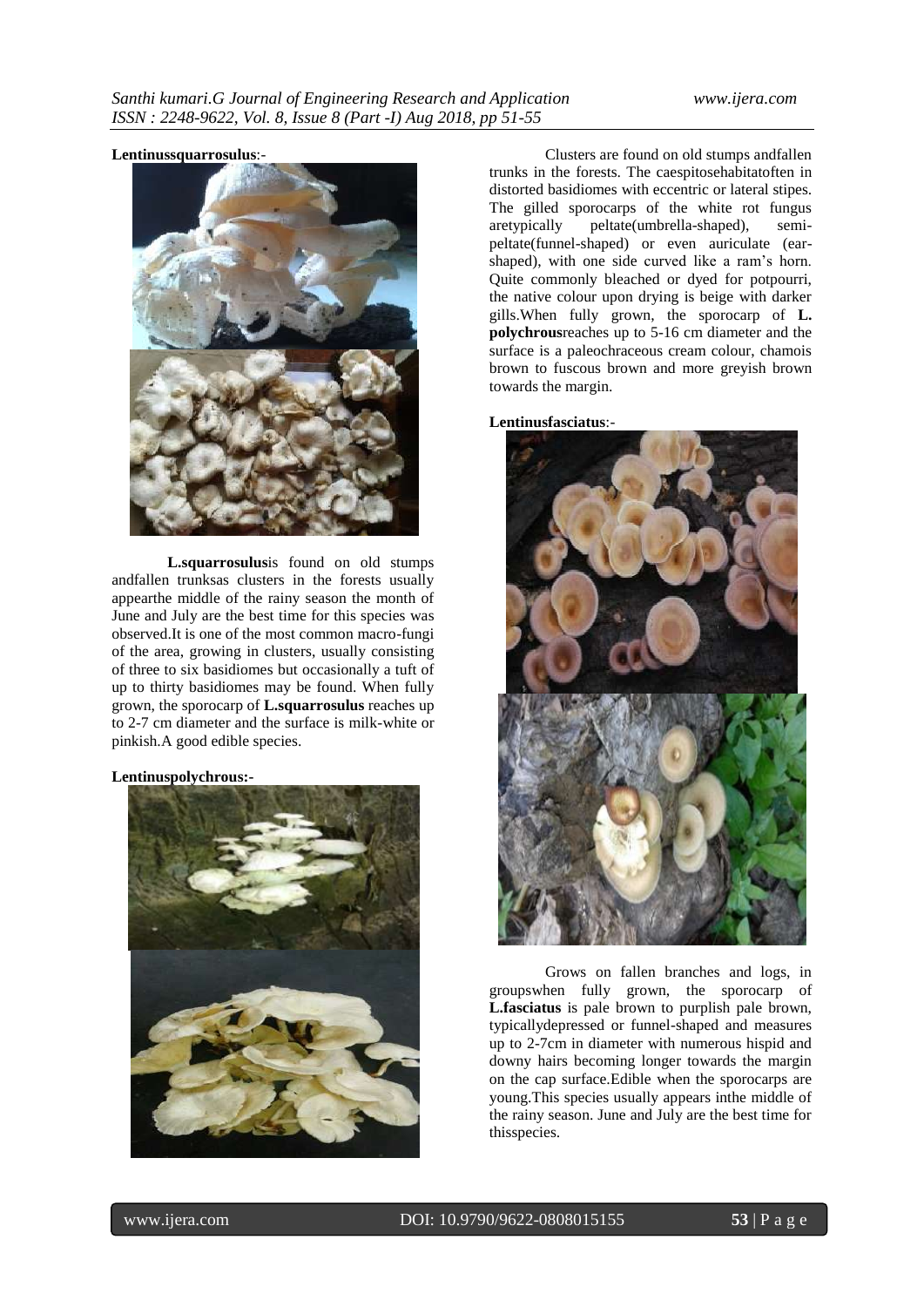#### **Lentinusstupeus:-**



Single to scattered on decaying deciduous trees. When fully grown, the sporocarp of **L. stupeus** isdark purplish brown to black brown, typicallyconvex and depressed at the centre. It has denselycurved hispid hair and the margin is strongly curved and up to 3-7 cm in diameter. The slightly decurrent gills have a tooth-like edge. The solid stipe is cylindrical, with yellowish brown, cinnamon brown scales. The flesh is tough andwhite to pale brown. Edible when the sporocarps are young.This species usually appears inthe middle of the rainy season; June and July are the best time for thisspecies.

#### **Lentinussajor-caju:-**





This species normally appears inthe middle of the rainy season.Found in clusters on old stumps and fallen trunks in the forests area. The caespitose habitat often results in distorted basidiomes with excentric or lateral stipes. It is normally a saprobe butaccording to **Bilgrami(1991)**,causes a white rot ofboth the sap wood and heart wood of many trees, including the economically important crops.

According to **Kroper and Albee (1996)**  and **Buee et al., (2005)** fruit body production of some fungi adversely affected disturbed forest due to thinning of trees. However, according to **Shaw et al., 2003** some mushrooms increase their fruit body production, when thinning is increased. According to **Arholds (1998)**, most healthy forest ecosystem housed more than 45% ecto mycorrhizal fungi.

#### **IV. CONCLUSION:**

The diversity and distribution of **Polyporales**in less diverse than previously reported, but six species identified were not yet recorded. In conclusion, there is need of further continuous and long-term research to be undertaken for a better knowledge and understanding of Visakhapatnam macro fungal diversity in particular.

#### **REFERENCES:**

- [1]. Arnolds E 1988. The changing macromycetes flora in the Netherlands. Trans. Brit. Mycol. Soc. 90:391-406.
- **[2].** Bilgrami K.S., Jamaluddin S., Rizwi M.A. (1991): Fungi of India: List and References. – 798 p. NewDelhi.
- [3]. Buee M, Maurice JP, Marcais B, Dupouey JL, Garbaye J, Le Tacon F 2005. Effect des intervention Sylvicoles sur les champignons sylvestres. Forest-Enterprise. 164:26-32.
- [4]. Kirk, P.M., Cannon, P.F., David, J.C. &Stalpers, J.A. (eds.). 2008. Ainsworth &Bisby's Dictionary of the Fungi (10th ed.). Wallingford, United Kingdom: CABI Publishing.
- [5]. Kirk, P.M., P.F.Cannon,P.F. Minter and J.A.Stalpers, 2008. Ainsworth Bisby's Dictionary of Fungi  $(10^{th}$  ed.) CAB International Wallingford, Oxon, OX10, 8DE ., Uk.
- [6]. Kroper BR, Albee S 1996. The effects of silviculture treatments on occurance of mycorrhizal sporocarps in a Pinuscontortaforest: A preliminary study. Biol. Conserv. 78:313-318.
- [7]. Kuhner.R, 1980 Les Hymenomycetes agaricoides etude gene rale et classifications. Numero special. Bull.Soc.Linn. lyon.49,1- 1027.